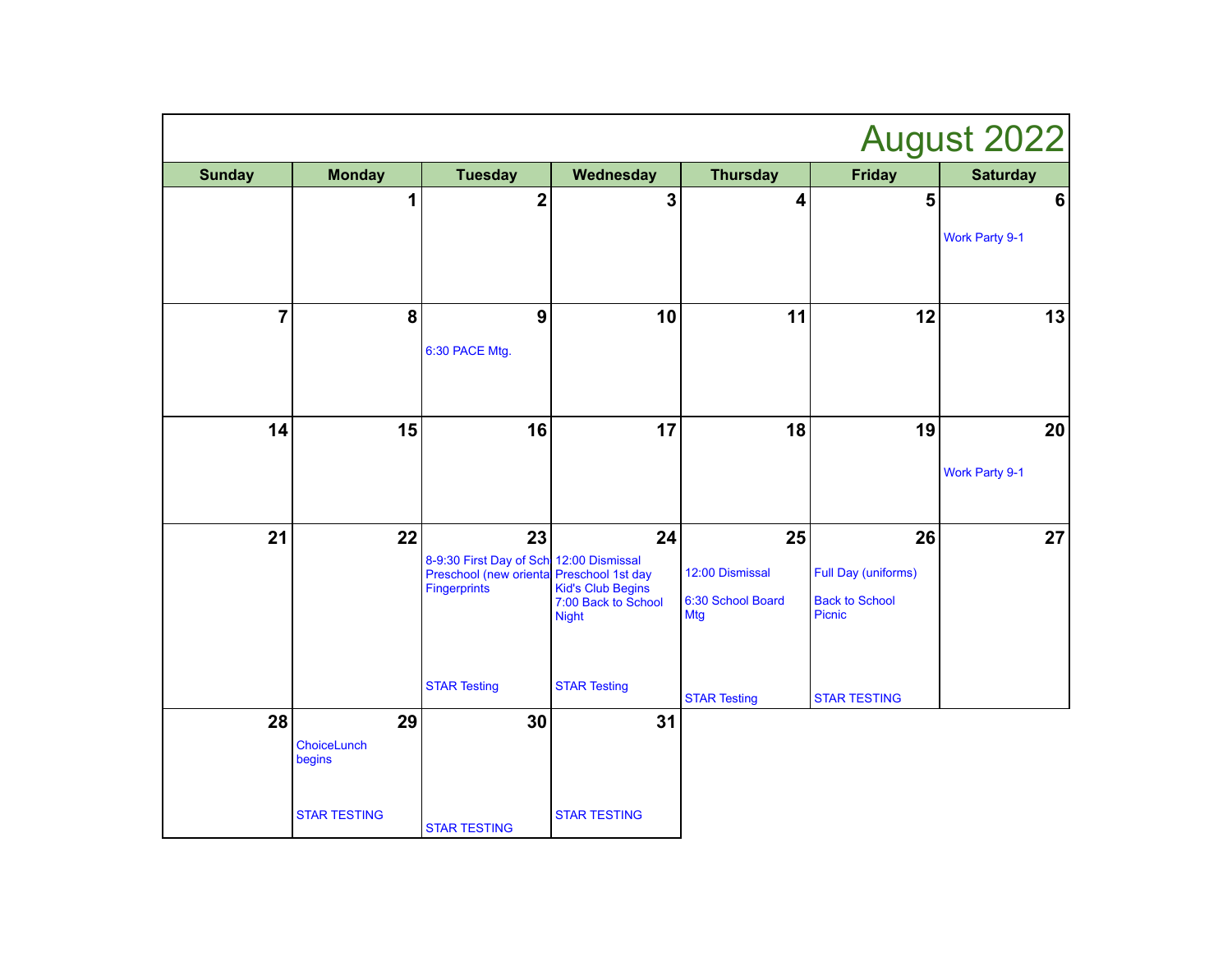| September 2022          |                                 |                                 |                                   |                                            |                                    |                                       |  |
|-------------------------|---------------------------------|---------------------------------|-----------------------------------|--------------------------------------------|------------------------------------|---------------------------------------|--|
| <b>Sunday</b>           | <b>Monday</b>                   | <b>Tuesday</b>                  | Wednesday                         | <b>Thursday</b>                            | <b>Friday</b>                      | <b>Saturday</b>                       |  |
|                         |                                 |                                 |                                   | 1                                          | $\overline{\mathbf{2}}$            | $\overline{\mathbf{3}}$               |  |
|                         |                                 |                                 |                                   | <b>STAR Testing</b>                        | <b>STAR Testing</b>                |                                       |  |
| $\overline{\mathbf{4}}$ | 5<br><b>Labor Day-Holiday</b>   | $\bf 6$                         | $\overline{7}$                    | 8                                          | $\boldsymbol{9}$                   | 10                                    |  |
|                         |                                 |                                 | 12:00 Dismissal                   |                                            |                                    | <b>Work Party 9-1</b><br><b>Bocce</b> |  |
|                         |                                 | <b>STAR Testing</b>             | <b>STAR Testing</b>               | <b>STAR Testing</b>                        | <b>STAR Testing</b>                |                                       |  |
| 11                      | 12<br><b>K First Full Day</b>   | 13                              | 14<br><b>Disaster Drill (new)</b> | 15<br><b>School Pictures</b>               | 16                                 | 17                                    |  |
|                         |                                 |                                 |                                   | (formal)                                   | <b>School Pictures</b><br>(formal) |                                       |  |
|                         |                                 | 6:30 PACE Mtg                   |                                   |                                            |                                    |                                       |  |
| 18                      | 19                              | 20                              | 21                                | 22<br><b>WAT 12:00</b><br><b>Dismissal</b> | 23<br><b>Elementary Staff Day</b>  | 24                                    |  |
|                         |                                 |                                 |                                   | 6:30 School Board<br><b>Meeting</b>        |                                    |                                       |  |
| 25                      | 26                              | 27                              | 28                                | 27                                         | 28                                 |                                       |  |
|                         | 7th. & 8th gr<br><b>Retreat</b> | 7th. & 8th gr<br><b>Retreat</b> | 7th. & 8th gr<br><b>Retreat</b>   | 7th. & 8th gr<br><b>Retreat</b>            | 7th. & 8th gr<br><b>Retreat</b>    |                                       |  |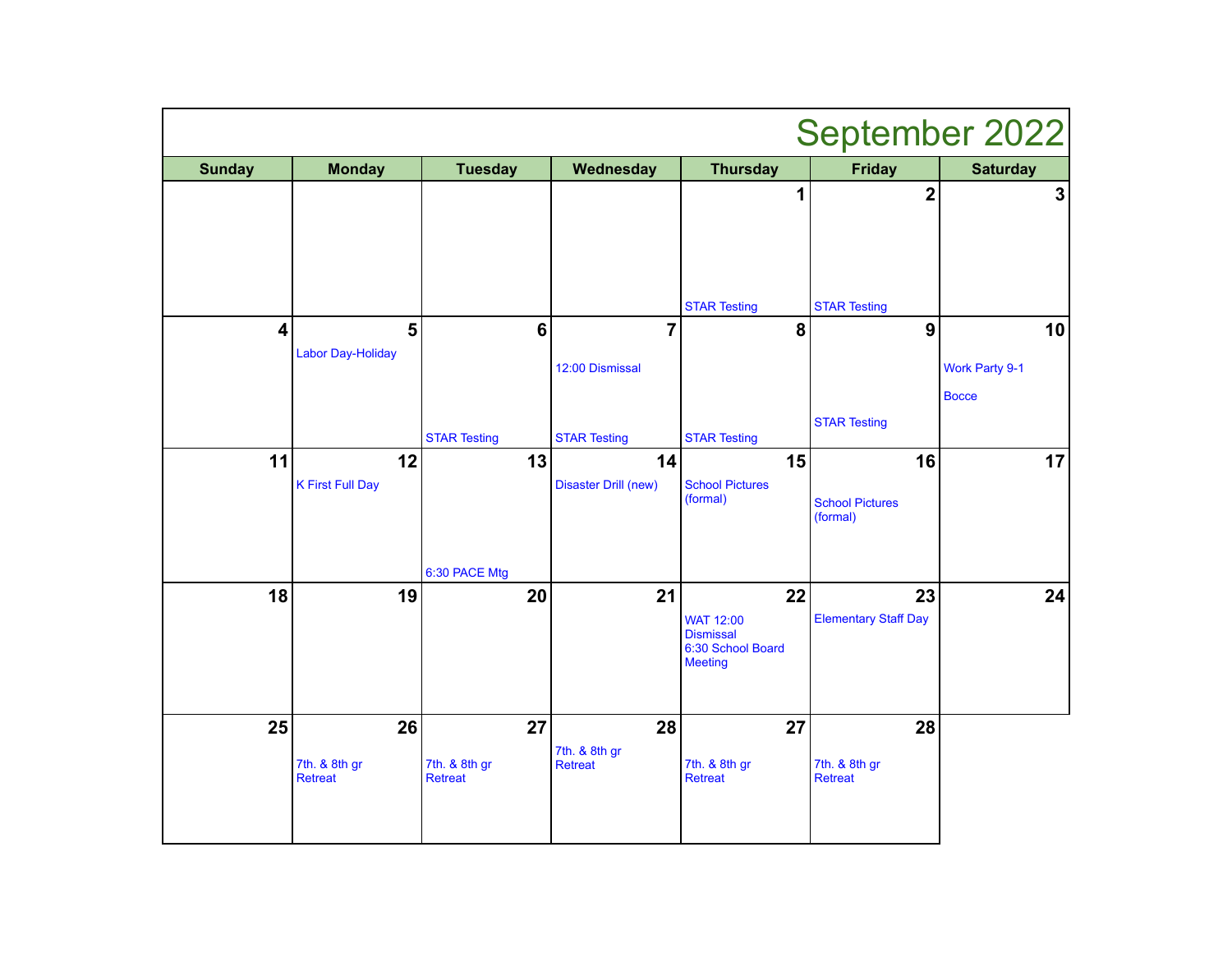|                         |                                       |                                                              |                                                                 |                                                                 |                                               | October 2022                   |
|-------------------------|---------------------------------------|--------------------------------------------------------------|-----------------------------------------------------------------|-----------------------------------------------------------------|-----------------------------------------------|--------------------------------|
| <b>Sunday</b>           | <b>Monday</b>                         | <b>Tuesday</b>                                               | Wednesday                                                       | <b>Thursday</b>                                                 | <b>Friday</b>                                 | <b>Saturday</b>                |
|                         |                                       |                                                              |                                                                 |                                                                 |                                               | $\mathbf{1}$<br>Work Party 9-1 |
| $\overline{\mathbf{2}}$ | $\mathbf{3}$                          | $\overline{\mathbf{4}}$<br><b>Blessing of the</b><br>Animals | $\overline{\mathbf{5}}$<br>12:00 Dismissal                      | $6\phantom{1}6$                                                 | $\overline{7}$<br>Progress Reports go<br>home | ${\bf 8}$                      |
| $\boldsymbol{9}$        | 10<br><b>Columbus Day-</b><br>Holiday | 11<br>6:30 PACE Mtg                                          | 12<br>12:00 Dismissal<br>1-8 PM Parent-<br><b>Teacher Conf.</b> | 13<br>12:00 Dismissal<br>1-8 PM Parent-<br><b>Teacher Conf.</b> | 14<br>12:00 Dismissal                         | 15<br>Work Party 9-1           |
| 16                      | 17                                    | 18                                                           | 19                                                              | 20                                                              | 21                                            | 22                             |
| 23                      | 24                                    | 25                                                           | 26                                                              | 27<br>6:30 School Board<br><b>Mtg</b>                           | 28<br><b>Fall Fest</b>                        | 29<br>Work Party 9-1           |
| 30                      | 31<br><b>STAR Testing</b>             |                                                              |                                                                 |                                                                 |                                               |                                |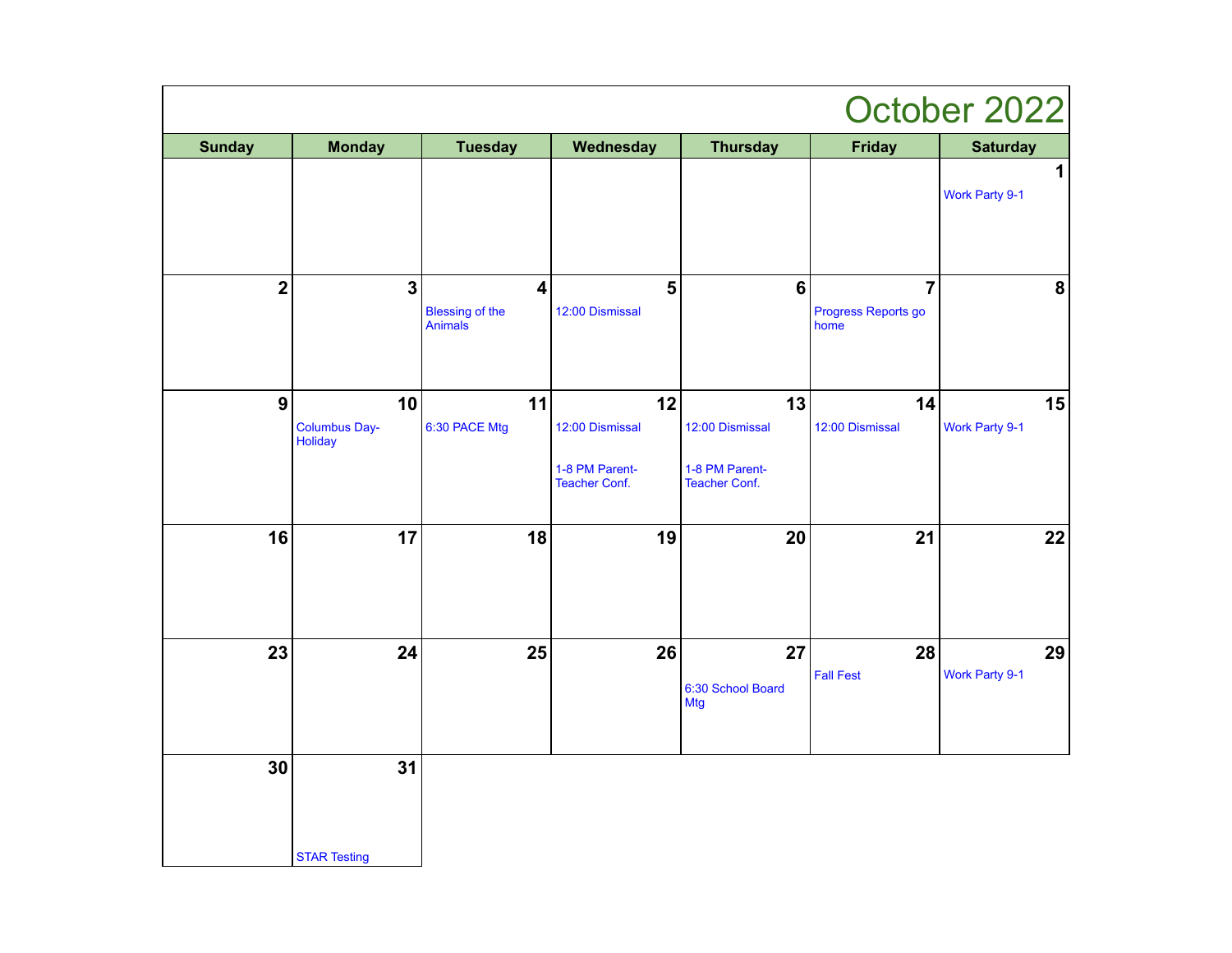| November 2022                                         |                                                        |                                                        |                                   |                                                    |                                                                                                |                            |
|-------------------------------------------------------|--------------------------------------------------------|--------------------------------------------------------|-----------------------------------|----------------------------------------------------|------------------------------------------------------------------------------------------------|----------------------------|
| <b>Sunday</b>                                         | <b>Monday</b>                                          | <b>Tuesday</b>                                         | Wednesday                         | <b>Thursday</b>                                    | <b>Friday</b>                                                                                  | <b>Saturday</b>            |
|                                                       |                                                        | 1<br><b>All Saints Day</b>                             | $\overline{2}$<br>12:00 Dismissal | 3                                                  | 4<br><b>Bingo</b>                                                                              | 5<br><b>Work Party 9-1</b> |
|                                                       |                                                        | <b>STAR Testing</b>                                    | <b>STAR Testing</b>               | <b>STAR Testing</b>                                | <b>STAR Testing</b>                                                                            |                            |
| $6\phantom{1}$<br><b>Daylight Saving Time</b><br>Ends | $\overline{7}$                                         | 8<br>6:30 PACE Mtg                                     | $\overline{9}$                    | 10<br>End of the 1st<br><b>Trimester</b>           | 11<br><b>Veteran's Day</b>                                                                     | 12                         |
|                                                       | <b>STAR Testing</b>                                    | <b>STAR Testing</b>                                    | <b>STAR Testing</b>               | <b>STAR Testing</b>                                |                                                                                                |                            |
| 13                                                    | 14                                                     | 15                                                     | 16<br><b>STAR Testing</b>         | 17<br>6:30 School Board Mtg<br><b>STAR Testing</b> | 18<br>10:00 Stone Soup<br>Report cards go home<br><b>Thanksgiving Prayer</b><br><b>Service</b> | 19                         |
| 20                                                    | <b>STAR Testing</b><br>21<br><b>Thanksgiving Break</b> | <b>STAR Testing</b><br>22<br><b>Thanksgiving Break</b> | 23<br><b>Thanksgiving Break</b>   | 24<br><b>Thanksgiving Break</b>                    | 25<br><b>Thanksgiving Break</b>                                                                | 26                         |
| 27                                                    | 28<br><b>Classes Resume</b>                            | 29                                                     | 30                                |                                                    |                                                                                                |                            |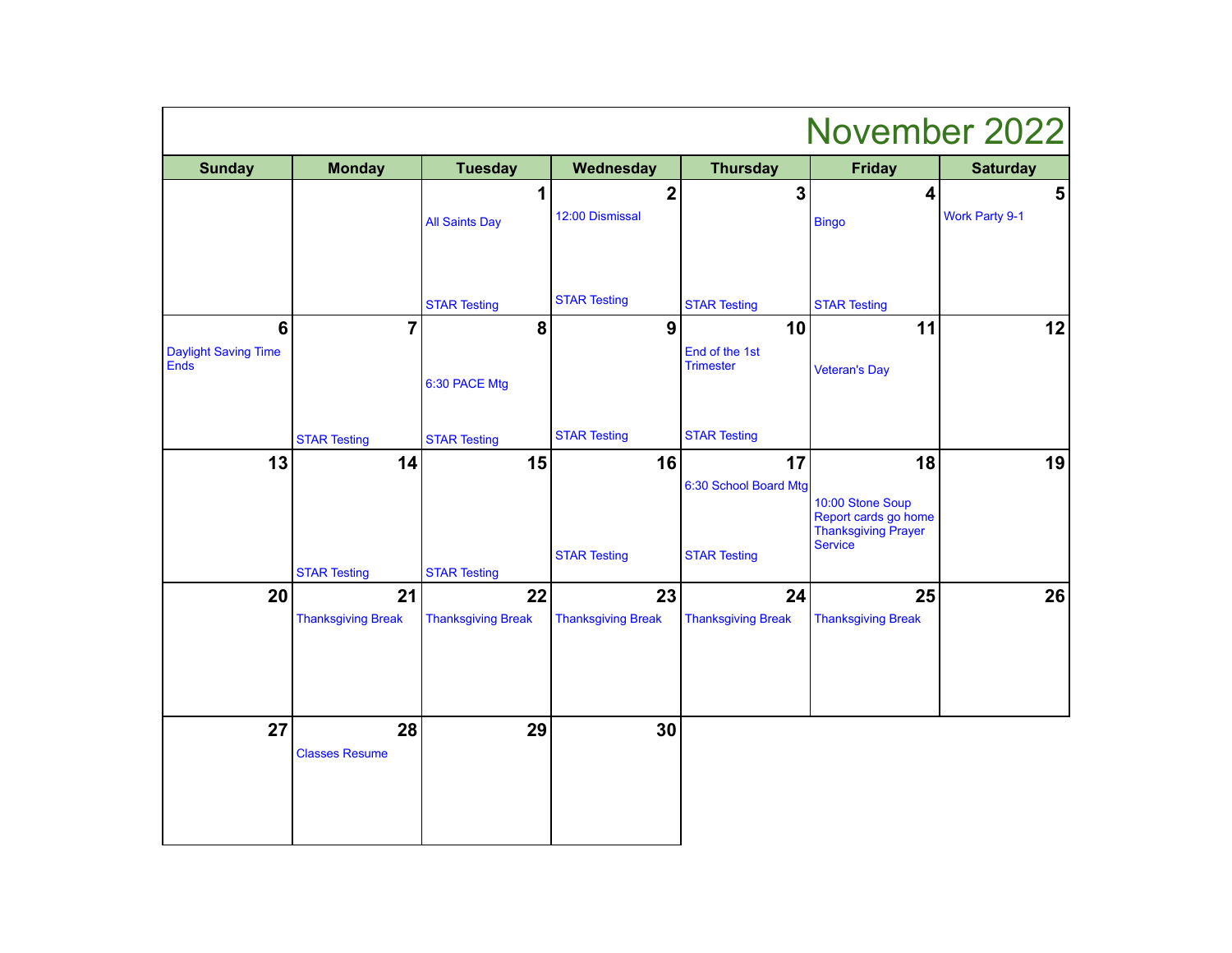| December 2022           |                           |                                 |                           |                                 |                           |                              |  |
|-------------------------|---------------------------|---------------------------------|---------------------------|---------------------------------|---------------------------|------------------------------|--|
| <b>Sunday</b>           | <b>Monday</b>             | <b>Tuesday</b>                  | Wednesday                 | <b>Thursday</b>                 | <b>Friday</b>             | <b>Saturday</b>              |  |
|                         |                           |                                 |                           | $\overline{\mathbf{1}}$         | $\overline{\mathbf{2}}$   | $\overline{\mathbf{3}}$      |  |
|                         |                           |                                 |                           |                                 |                           | <b>Work Party 9-1</b>        |  |
| $\overline{\mathbf{4}}$ | 5                         | $6\phantom{1}$                  | $\overline{7}$            | 8                               | $\boldsymbol{9}$          | 10                           |  |
|                         |                           |                                 | 12:00 Dismissal           |                                 |                           | <b>Christmas Celebration</b> |  |
| 11                      | 12                        | 13                              | 14                        | 15                              | 16                        | 17                           |  |
|                         |                           | 6:30 PACE Mtg                   |                           | 6:30 School Board<br><b>Mtg</b> |                           | <b>Work Party 9-1</b>        |  |
| 18                      | 19                        | 20                              | 21                        | 22                              | 23                        | 24                           |  |
|                         |                           | 1:00 & 7:00 Christmas<br>Carols | 12:00 Dismissal           | <b>Christmas Vacation</b>       | <b>Christmas Vacation</b> |                              |  |
| 25                      | 26                        | 27                              | 28                        | 29                              | 30                        | 31                           |  |
|                         | <b>Christmas Vacation</b> | <b>Christmas Vacation</b>       | <b>Christmas Vacation</b> | <b>Christmas Vacation</b>       | <b>Christmas Vacation</b> |                              |  |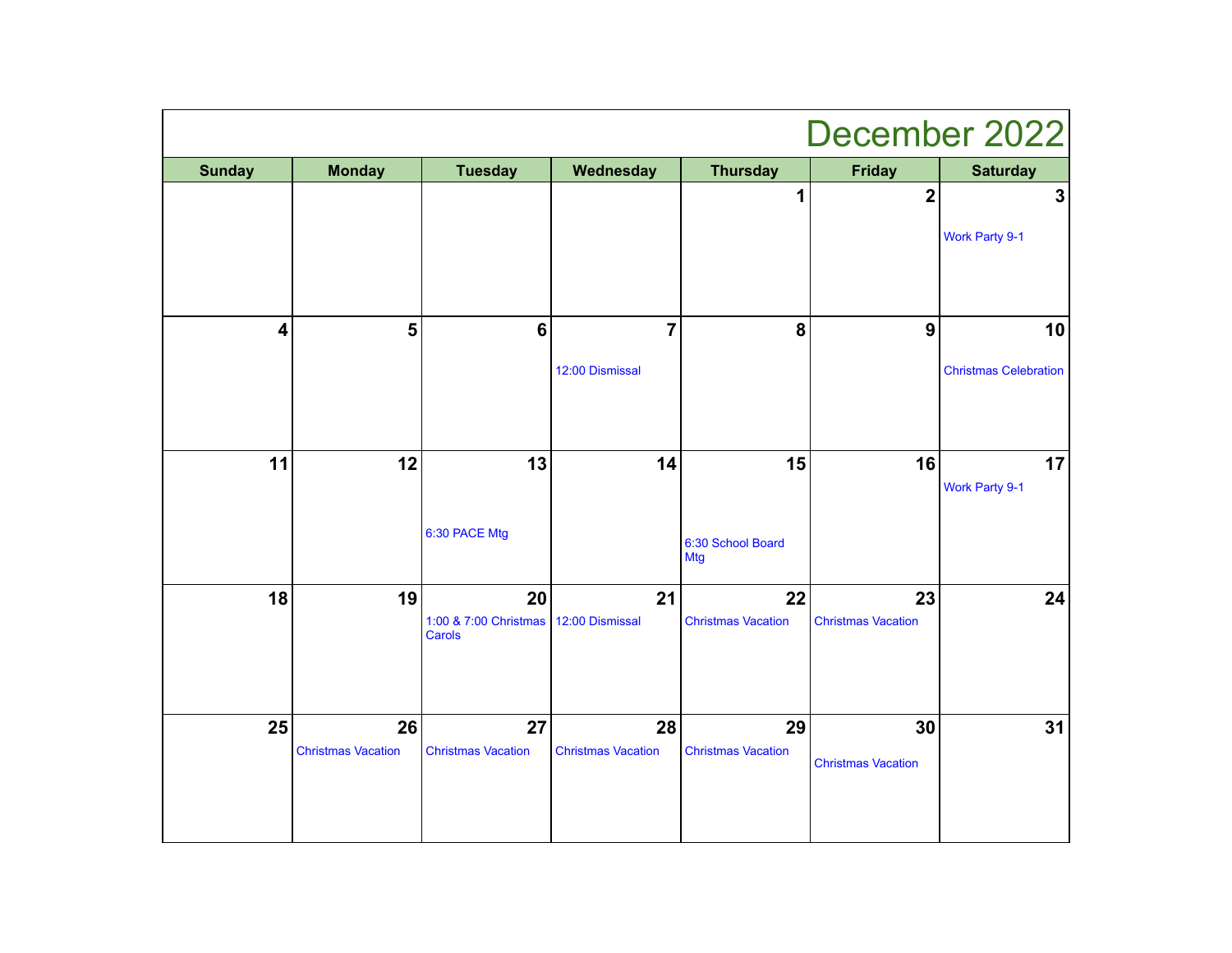| January 2023                                                               |                                            |                                                  |                                               |                                       |                                          |                                         |  |
|----------------------------------------------------------------------------|--------------------------------------------|--------------------------------------------------|-----------------------------------------------|---------------------------------------|------------------------------------------|-----------------------------------------|--|
| <b>Sunday</b>                                                              | <b>Monday</b>                              | <b>Tuesday</b>                                   | Wednesday                                     | <b>Thursday</b>                       | <b>Friday</b>                            | <b>Saturday</b>                         |  |
| 1                                                                          | $\mathbf 2$<br><b>Christmas Vacation</b>   | $\overline{\mathbf{3}}$<br><b>Classes Resume</b> | 4                                             | 5                                     | $6\phantom{1}6$                          | $\overline{7}$<br><b>Work Party 9-1</b> |  |
| 8                                                                          | $\boldsymbol{9}$                           | 10<br>6:30 PACE Mtg                              | 11<br>7:00 Kinder<br><b>Information Night</b> | 12                                    | 13<br><b>Elementary Staff</b><br>Day     | 14                                      |  |
| 15                                                                         | 16<br><b>Martin Luther King</b><br>Holiday | 17<br>7:00 8th grade<br><b>Information Night</b> | 18                                            | 19                                    | 20<br><b>Progress Reports</b><br>go home | 21<br><b>Work Party 9-1</b>             |  |
| 22                                                                         | 23                                         | 24                                               | 25                                            | 26<br>6:30 School Board<br><b>Mtg</b> | 27<br><b>Talent Show</b>                 | 28                                      |  |
| 29<br><b>CSW</b><br><b>9:00 Mass</b><br>10-12 Open House<br>10-1 Book Fair | 30                                         | 31                                               |                                               |                                       |                                          |                                         |  |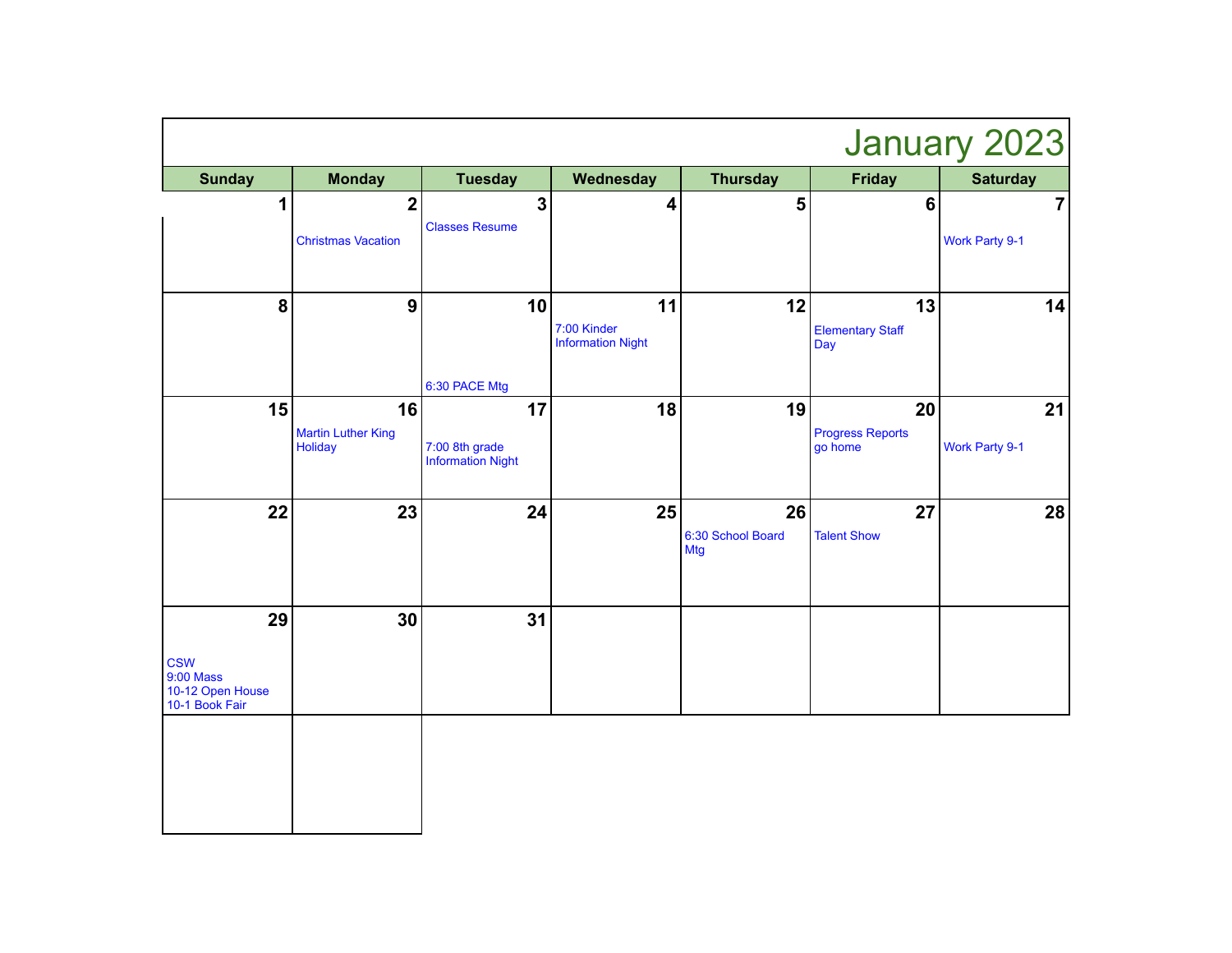|                | February 2023                            |                                          |                                                                                             |                                                                                            |                                                         |                                                               |  |
|----------------|------------------------------------------|------------------------------------------|---------------------------------------------------------------------------------------------|--------------------------------------------------------------------------------------------|---------------------------------------------------------|---------------------------------------------------------------|--|
| <b>Sunday</b>  | <b>Monday</b>                            | <b>Tuesday</b>                           | Wednesday                                                                                   | <b>Thursday</b>                                                                            | <b>Friday</b>                                           | <b>Saturday</b>                                               |  |
|                |                                          |                                          | 1<br>12:00 Dismissal                                                                        | $\overline{2}$                                                                             | $\overline{\mathbf{3}}$                                 | $\overline{\mathbf{4}}$<br>8:00 New Student<br><b>Testing</b> |  |
| $5\phantom{a}$ | $6\phantom{1}6$                          | 7<br><b>Science Fair</b>                 | 8                                                                                           | $\boldsymbol{9}$                                                                           | 10                                                      | 11<br><b>Work Party 9-1</b>                                   |  |
| 12             | 13                                       | 14<br>6:30 PACE Mtg                      | 15                                                                                          | 16                                                                                         | 17<br>12:00 Dismissal                                   | 18                                                            |  |
| 19             | 20<br>Presidents' Day-<br><b>Holiday</b> | 21<br><b>STAR Testing</b>                | 22<br><b>Ash Wednesday</b><br>(formal)<br>3rd Gr Monte Toyon<br>Camp<br><b>STAR Testing</b> | 23<br>3rd Gr Monte Toyon<br>Camp<br>6:30 School Board<br><b>Mtg</b><br><b>STAR Testing</b> | 24<br>3rd Gr Monte Toyon<br>Camp<br><b>STAR Testing</b> | 25<br><b>Work Party 9-1</b>                                   |  |
| 26             | 27<br><b>STAR Testing</b>                | 28<br>End of the 2nd<br><b>Trimester</b> |                                                                                             |                                                                                            |                                                         |                                                               |  |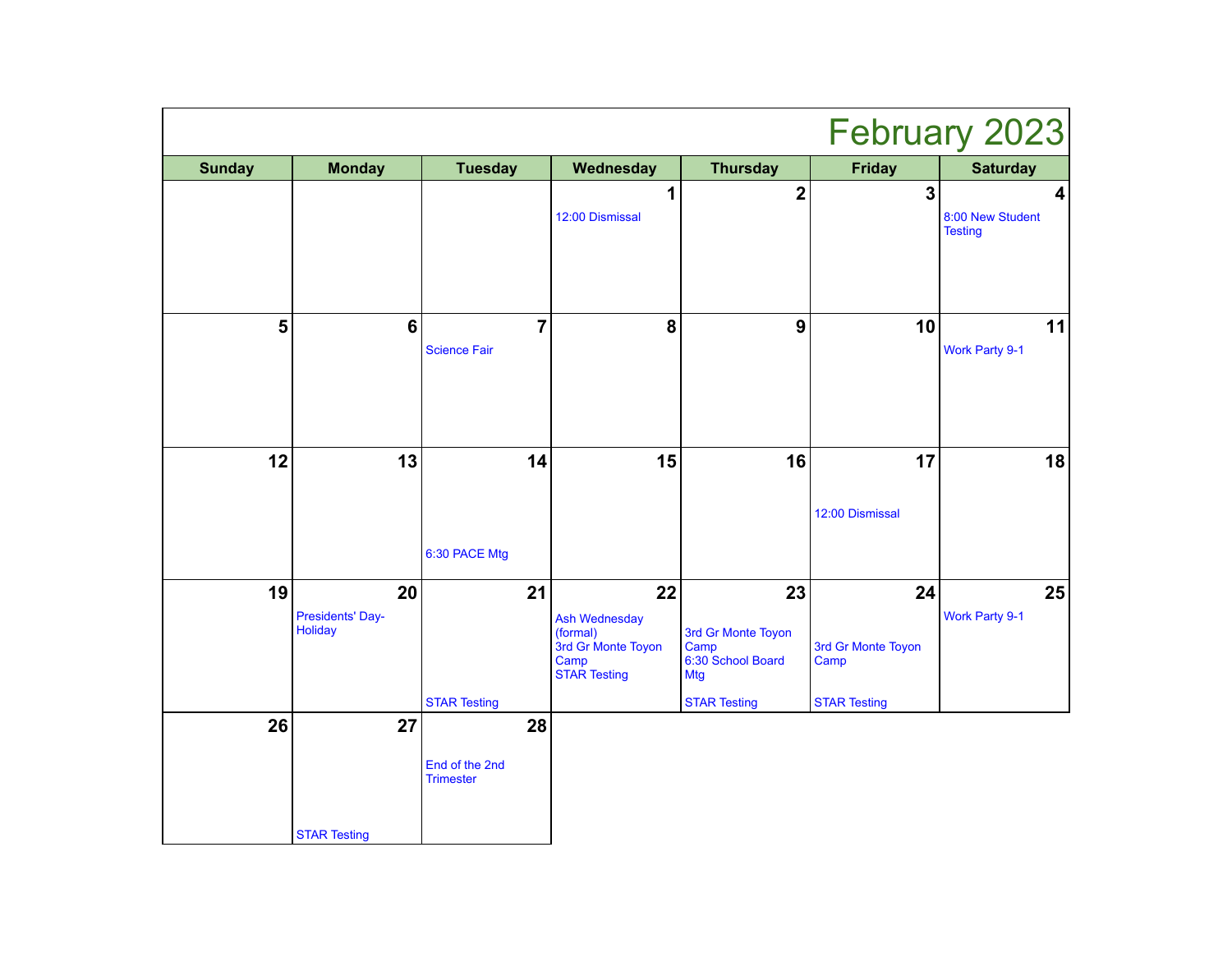| <b>March 2023</b>                                   |                         |                         |                         |                                 |                             |                         |
|-----------------------------------------------------|-------------------------|-------------------------|-------------------------|---------------------------------|-----------------------------|-------------------------|
| <b>Sunday</b>                                       | <b>Monday</b>           | <b>Tuesday</b>          | Wednesday               | <b>Thursday</b>                 | <b>Friday</b>               | <b>Saturday</b>         |
|                                                     |                         |                         | 1                       | $\overline{\mathbf{2}}$         | $\mathbf{3}$                | $\overline{\mathbf{4}}$ |
|                                                     |                         |                         | 12:00 Dismissal         |                                 |                             |                         |
|                                                     |                         |                         | <b>STAR Testing</b>     | <b>STAR Testing</b>             | <b>STAR Testing</b>         |                         |
| $5\phantom{a}$                                      | 6                       | $\overline{7}$          | 8                       | $\boldsymbol{9}$                | 10                          | 11                      |
|                                                     |                         |                         |                         |                                 | Report Cards go<br>home     | <b>Work Party 9-1</b>   |
|                                                     | <b>STAR Testing</b>     | <b>STAR Testing</b>     | <b>STAR Testing</b>     | <b>STAR Testing</b>             |                             |                         |
| 12<br><b>Daylight Savings Time</b><br><b>Begins</b> | 13                      | 14                      | 15                      | 16                              | 17                          | 18                      |
|                                                     |                         | 6:30 PACE Mtg           |                         |                                 |                             |                         |
| 19                                                  | 20                      | 21                      | 22                      | 23                              | 24                          | 25                      |
|                                                     |                         |                         |                         | 5th Gr. Caritas<br>Camp         |                             | <b>Work Party 9-1</b>   |
|                                                     | 5th Gr. Caritas<br>Camp | 5th Gr. Caritas<br>Camp | 5th Gr. Caritas<br>Camp | 6:30 School Board<br><b>Mtg</b> | 5th Gr. Caritas<br>Camp     |                         |
| 26                                                  | 27                      | 28                      | 29                      | 30                              | 31                          |                         |
|                                                     |                         |                         |                         |                                 | <b>Caesar Chavez</b><br>Day |                         |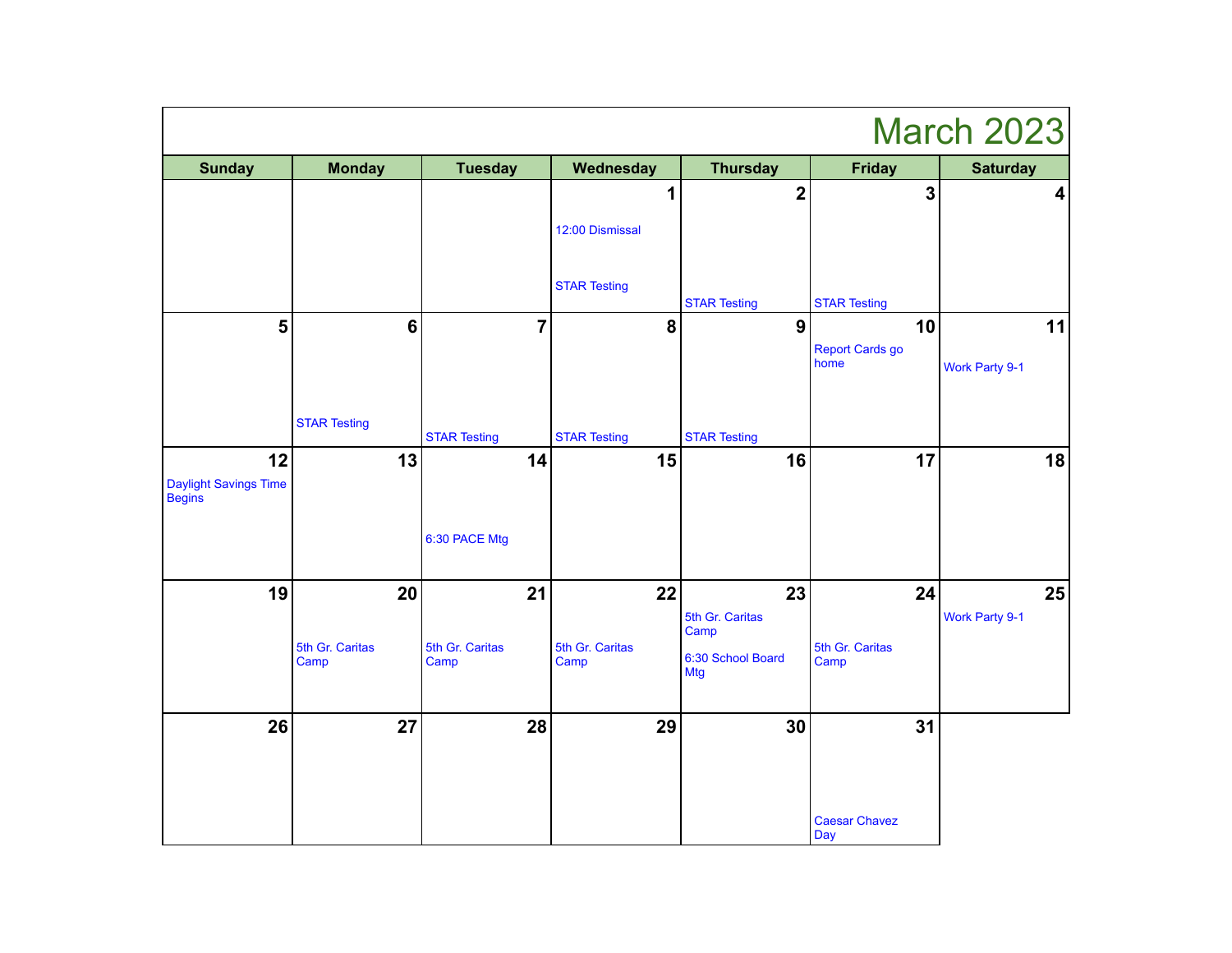|                                          |                              |                                                  |                              |                                             |                                      | April 2023                            |
|------------------------------------------|------------------------------|--------------------------------------------------|------------------------------|---------------------------------------------|--------------------------------------|---------------------------------------|
| <b>Sunday</b>                            | <b>Monday</b>                | <b>Tuesday</b>                                   | Wednesday                    | <b>Thursday</b>                             | <b>Friday</b>                        | <b>Saturday</b>                       |
|                                          |                              |                                                  |                              |                                             |                                      | 1                                     |
| $\mathbf{2}$                             | 3                            | 4<br>6:30 PACE Mtg                               | 5                            | $\bf 6$<br>Holy Thursday<br>12:00 Dismissal | $\overline{7}$<br><b>Good Friday</b> | 8                                     |
| $\boldsymbol{9}$<br><b>Easter Sunday</b> | 10<br><b>Easter Vacation</b> | 11<br><b>Easter Vacation</b>                     | 12<br><b>Easter Vacation</b> | 13<br><b>Easter Vacation</b>                | 14<br><b>Easter Vacation</b>         | 15                                    |
| 16                                       | 17                           | 18                                               | 19                           | 20                                          | 21<br>Progress Reports<br>go home    | 22<br>Work Party 9-1                  |
| 23                                       | 24                           | 25<br>5th Gr. Families<br><b>Orientation Mtg</b> | 26                           | 27<br>6:30 School Board<br><b>Mtg</b>       | 28<br>Mother/Son Event               | 29<br>Father/Daughter<br><b>Dance</b> |
| 30                                       |                              |                                                  |                              |                                             |                                      |                                       |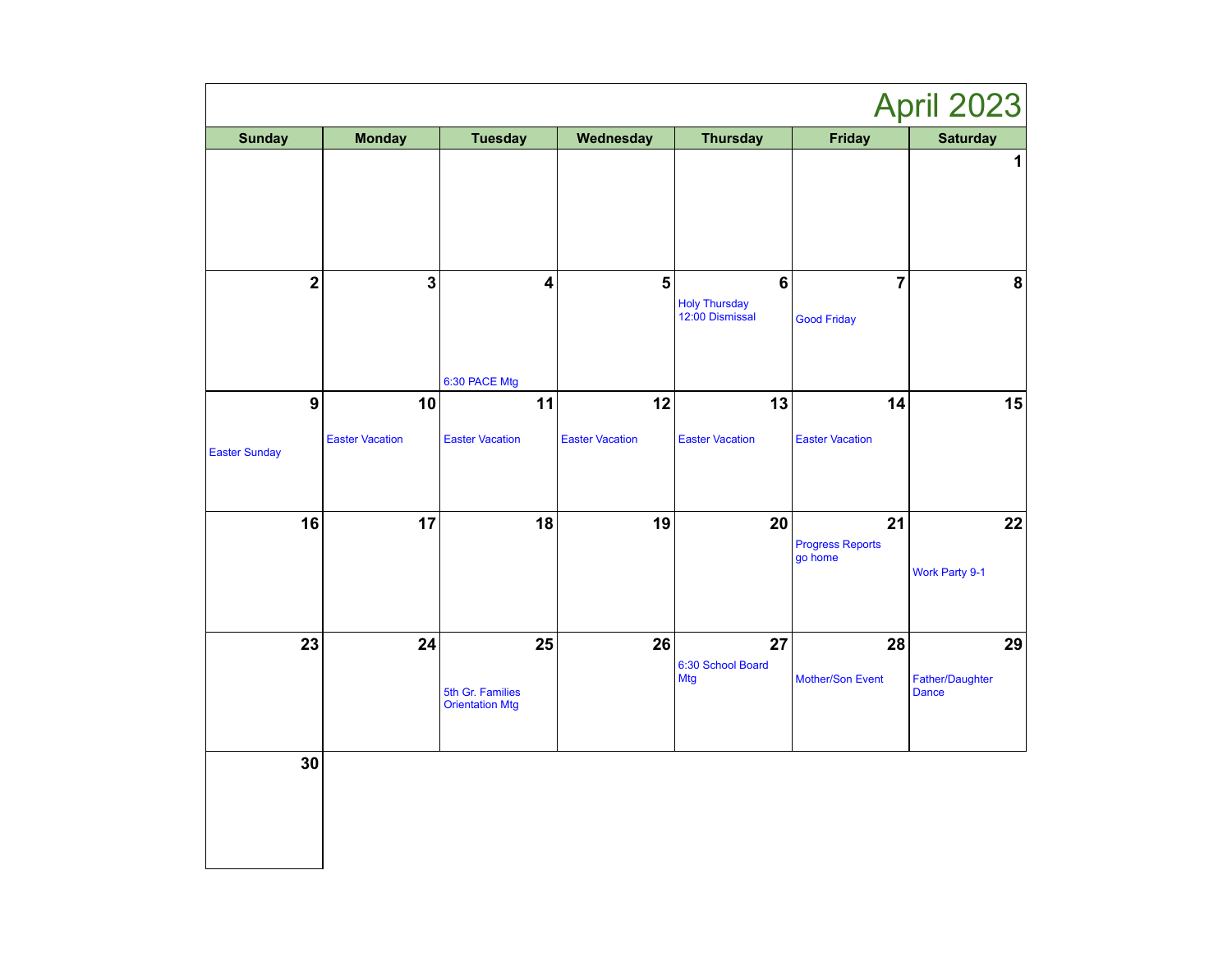| <b>May 2023</b> |                                   |                                           |                                                                                                                        |                                                                                              |                                                                  |                                  |
|-----------------|-----------------------------------|-------------------------------------------|------------------------------------------------------------------------------------------------------------------------|----------------------------------------------------------------------------------------------|------------------------------------------------------------------|----------------------------------|
| <b>Sunday</b>   | <b>Monday</b>                     | <b>Tuesday</b>                            | Wednesday                                                                                                              | <b>Thursday</b>                                                                              | <b>Friday</b>                                                    | <b>Saturday</b>                  |
|                 | 1                                 | $\overline{\mathbf{2}}$                   | $\overline{\mathbf{3}}$<br>12:00 Dismissal                                                                             | $\overline{\mathbf{4}}$                                                                      | 5                                                                | $6\phantom{1}$<br>Work Party 9-1 |
| $\overline{7}$  | 8                                 | 9<br>6:30 PACE Mtg<br><b>STAR Testing</b> | 10<br>7:00 Mandatory<br><b>Parent Meeting</b>                                                                          | 11                                                                                           | 12                                                               | 13                               |
| 14              | <b>STAR Testing</b><br>15         | 16                                        | <b>STAR Testing</b>                                                                                                    | <b>STAR Testing</b><br>18                                                                    | <b>STAR Testing</b><br>19                                        |                                  |
|                 | <b>STAR Testing</b>               | <b>STAR Testing</b>                       | 17<br>6:00 New Gr: 1-8<br><b>Families Meeting</b><br>7:00 New Kinder<br><b>Families Meeting</b><br><b>STAR Testing</b> | <b>STAR Testing</b>                                                                          | <b>STAR Testing</b>                                              | 20<br>Work Party 9-1             |
| 21              | 22<br><b>STAR Testing</b>         | 23<br><b>STAR Testing</b>                 | 24<br><b>STAR Testing</b>                                                                                              | 25<br>1:00 &7:00 Spring<br>Concert<br>6:30 School Board<br><b>Mtg</b><br><b>STAR Testing</b> | 26<br><b>Field Day</b><br>12:00 Dismissal<br><b>STAR Testing</b> | 27                               |
| 28              | 29<br><b>Memorial Day-Holiday</b> | 30                                        | 31                                                                                                                     |                                                                                              |                                                                  |                                  |